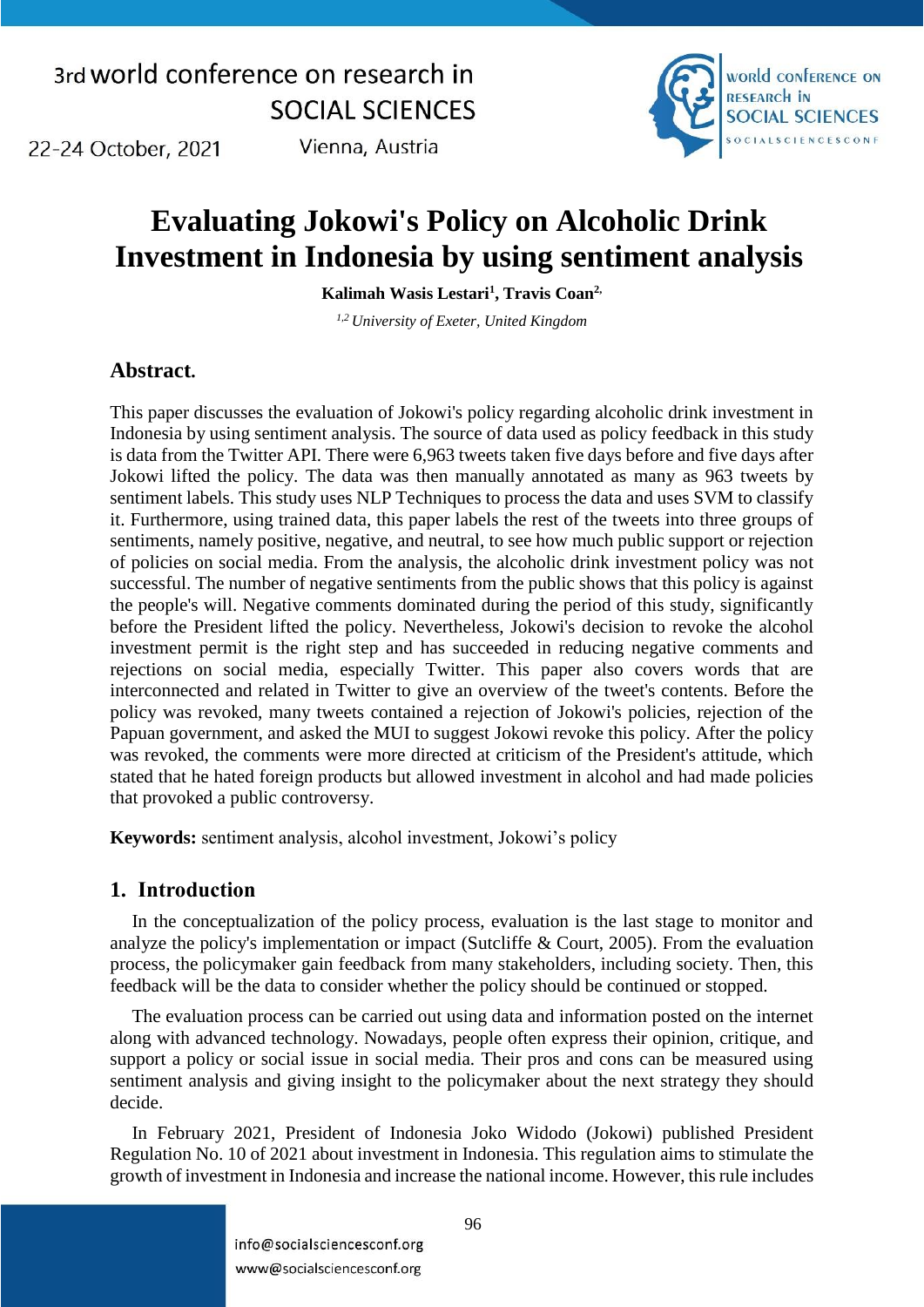

22-24 October, 2021

Vienna, Austria

an attachment that concerns investment legalization on alcoholic drinks in some regions (Muthiariny & Afifa, 2021). This legalization enables people to invest in the alcoholic drink industry. People can sell the product at retail with the condition that distribution and space have to be specially prepared (Santoso, 2021). In the following condition, the government will implement an alcoholic drink investment policy in 4 provinces, including Bali, East Nusa Tenggara, North Sulawesi, and Papua, concerning the local culture and wisdom. However, many rejections come from the public for this regulation. Many mass organizations, political parties, District heads, and individuals believe that the legalization of alcoholic drink investment brings a negative impact. Finally, the President revoked the regulation on alcoholic drink investment on March 2, 2021, after deliberation with MUI (Indonesian Council of Ulama), the chairman of Islamic mass organizations such as Nahdlatul Ulama, and Muhammadiyah, and some district heads. The repeal of this policy also reaps many pros and cons from the public. Some of them appreciated the President, who was willing to listen to the public's request. Still, the rest think the President should not cause uproar in people and consider the policy's impact before it is promulgated.

The public's pros and cons are actively discussed on social media before and after the policy is repealed. They use their social media account such as Facebook and Twitter to express their comments. From the statement on social media, their sentiment towards the policy can be seen, and it can be used as a source of data in sentiment analysis.

As one of the popular social media, Twitter can provide extensive data about sentiment analysis in Indonesia. Statista.com published that in January 2021, Indonesia reached the 6th rank worldwide of Twitter users, at around 14.05 million users (Tankovska, 2021). With the high number of users, the data and information provided on Twitter can portray people's sentiment towards the President's policy. Therefore, by using sentiment analysis, this research will measure people's reactions to the President's decision and the tendency of this policy to gain support and rejection. Generally, this research will help the government better understand public will and response toward their policy to evaluate their performance and increase public satisfaction.

### **2. Literature Review**

### **2.1 Technology and effective policy**

Along with the advancement of technology, political content on the internet also grew extensively and continuously. The content has many forms, such as a statement on social media postings, comments, sharing articles, or writing on the blog/ website. However, the public prefers to use social media compared to other channels to respond to political issues because social media is assumed to be more efficient and potentially reach a large number of people (Charalabidis, Maragoudakis, & Loukis, 2015). In this situation, social media can be a data source to capture public opinion and public satisfaction towards government performance. Charalabidis et al. (2015) mentioned that content about political issues in social media could produce more effective public policy. By analysing public feelings and perceptions, the government will better understand society's actual needs. They will also be capable of producing an approach to solve the existing problem more effectively. However, the extensive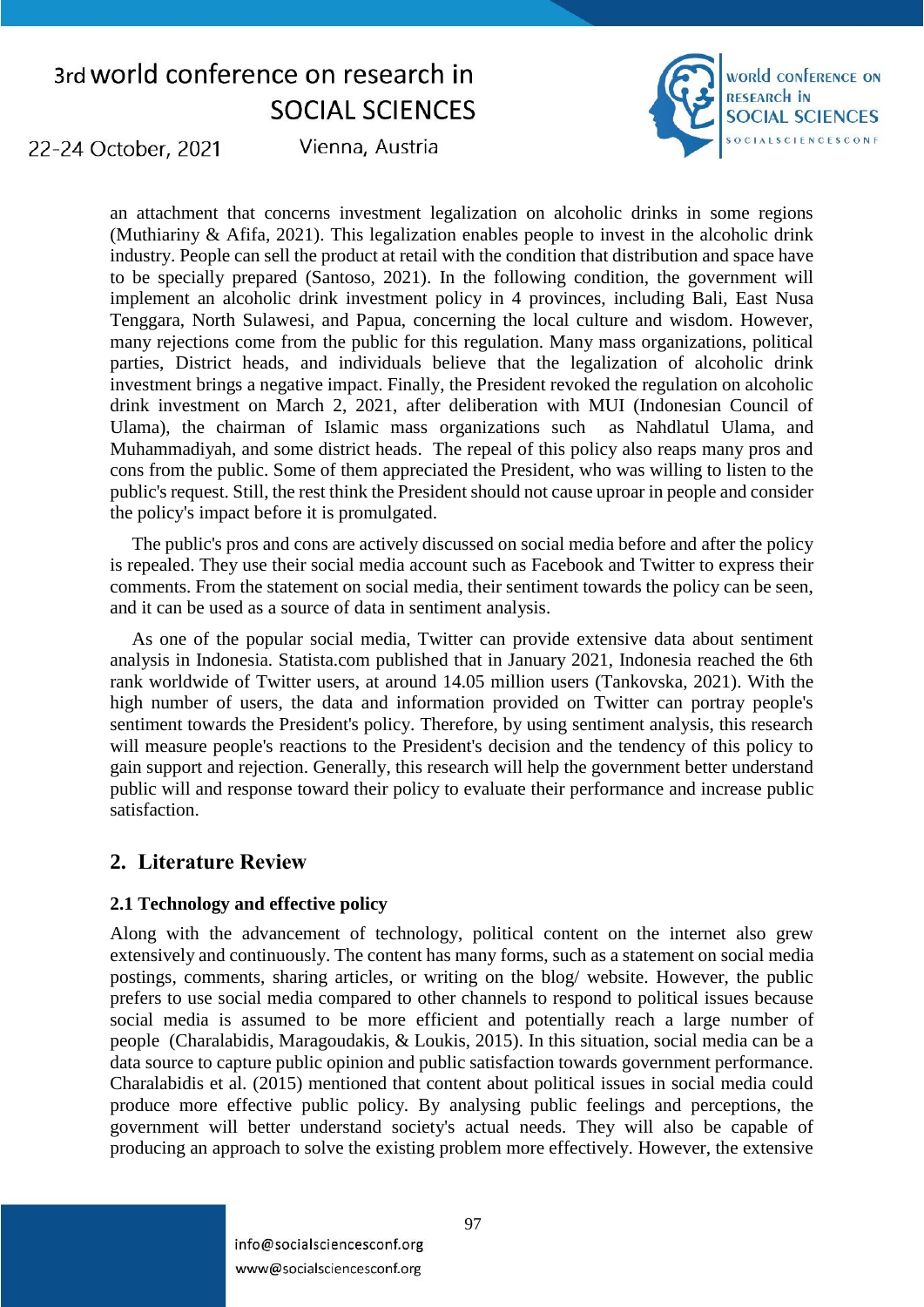22-24 October, 2021

Vienna, Austria



growth of political content in social media requires the technology to handle the data and process it into valuable insight.

### **2.2 Why Twitter**

With many users, Twitter, Facebook, and Instagram have the potential to provide data about political content in Indonesia. However, these platforms have characteristics, including the type of data, the data content, and the length of the data. Twitter data type mainly consists of text instead of videos/ pictures, with the maximum length of text 280 characters (Ferdiana, et al., 2019)*.* Twitter content is also dominated mainly by the idea, perspective, or opinion towards news and issues. Meanwhile, Facebook data type consists of text, pictures, and videos with more varied content such as experience, story, news, and opinion. However, Facebook provides more maximum length that is 63.206 characters. Lastly, Instagram has the opposite character to Twitter. This platform consists of pictures and videos, and the text provided is more to be the caption of the picture/ video. Instagram has the maximum length of data as 2.200 characters. By considering the character above, Twitter is chosen as the most suitable platform to provide a dataset that will be analysed using sentiment analysis.

#### **2.3 Sentiment analysis**

Sentiment analysis is a study to analyse text sentiment using Natural Language Process (NLP), text analysis, and computational language (Susilowati, 2016). Sentiment analysis is also defined as the process to identify users' behaviour from their expression and comments towards issues, news, review products, and government policy (Sukma, et al., 2020). This analysis is categorized as a supervised learning method that needs to supervise and train the data to classify the polarity of the data (Suroso, et al., 2020). This research will classify the data into positive, negative, and neutral sentiments by identifying the polarity.

The attention on sentiment analysis (SA) increased significantly from 2004 onwards, particularly on products, movie reviews, and other commercial purposes (Dandannavar, Mangalwede, & Desh, 2017). The growth of SA started to reach the government area in 2010 by collaborating with the SA agency, which helped the government monitor social media. Dandannavar et al. also mentioned that the SA allows the government to evaluate public satisfaction. Using the feedback gained from social media, the SA could capture the user sentiment, whether they are happy or not, toward policy or service from the government. Moreover, as a social media analytical tool, SA will provide more insight into a new policy that is more suitable and desirable by the public and enhance the policy to be more sustainable and prosperous (Dandannavar, Mangalwede, & Desh, 2017).

#### **2.4 Support vector machine**

Support Vector Machine (SVM) is one of the classification methods that is used in sentiment analysis. This method requires many training data sets and enhances better results than other sentiment analysis algorithms (Sukma, et al., 2020). One of the advantages of the SVM is its effectiveness in analysing high-dimensional space. It can also investigate the cases even though the number of samples is smaller than the number of dimensions (scikit-learn, n.d.).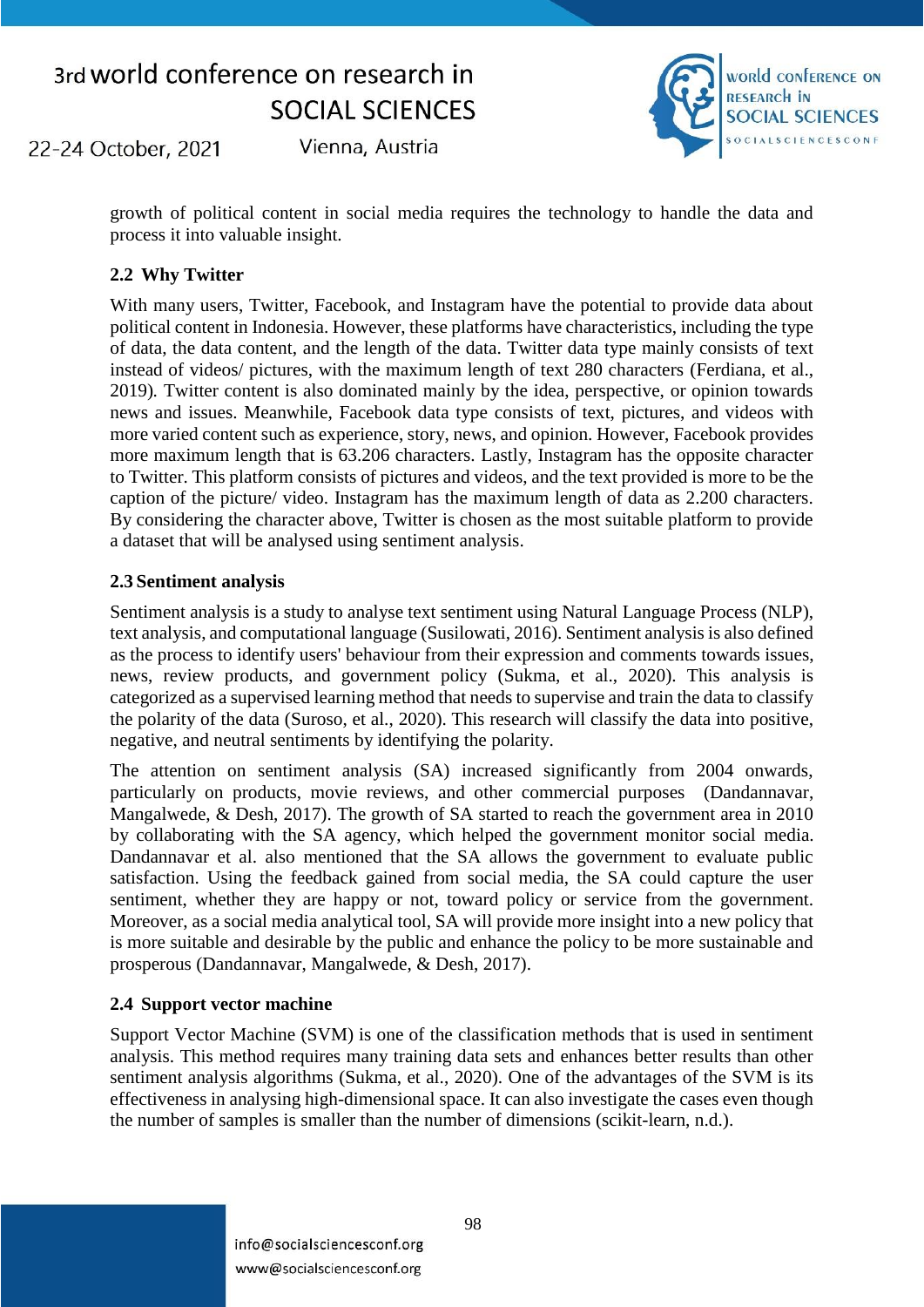world conference on **RESEARCH IN SOCIAL SCIENCES OCIALSCIENCESCONF** 

22-24 October, 2021

Vienna, Austria

### **3. Data sources and methodology**

Explicitly, this research question is "How is the response of the public towards President policy to legalize alcoholic drink investment?" and "How is the public's response towards President policy that revokes the rule of alcoholic drink investment?". Since most Indonesian society uses Bahasa Indonesia, this research will be scraping the data in Bahasa Indonesia. The proposed framework used in this research consists of data collection, pre-processing data, feature extraction, sentiment analysis, and classification (Dandannavar, Mangalwede, & Desh, 2017).



#### **3.1 Data collection**

This research will utilize Twitter API to collect the data from Indonesian Twitter users on a specific date five days before the President revokes the rule and five days after. The President revokes the regulation on the legalization of alcoholic drink investment on March 2, 2021, so that the Twitter data will be collected from February 25 to March 7 and exclude the revoking date. By using this period, this research aims to portray the public sentiment towards two decisions taken by Jokowi: the regulation to legalize alcoholic drink investment and the President's decision to repeal this regulation. Therefore, public satisfaction can be measured by looking at the sentiment trend during this time.



The data collection process utilizes the R program with rtweet package to collect data from Twitter API. This package possibly scraps data within the last 30 days by using a 30-Days Sandbox environment. However, this environment has a limitation on the number of tweets that can be pulled per request, at maximum of 100 tweets. Therefore, this research conducts 10-time request per day with the specific hours from 00.00 until 24.00. The maximum result that can be

> info@socialsciencesconf.org www@socialsciencesconf.org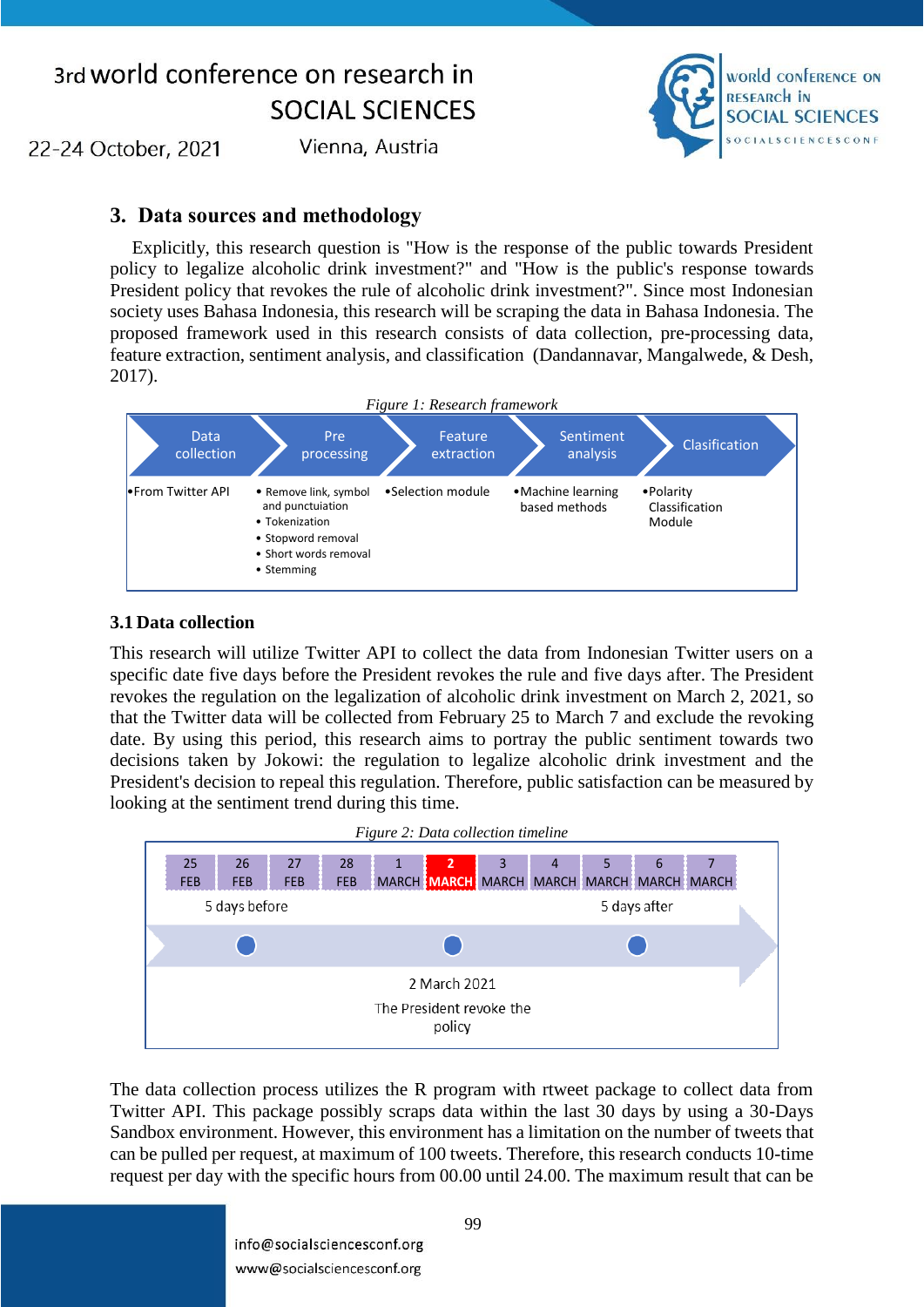

22-24 October, 2021

Vienna, Austria

collected is 1000 tweets per day. However, several days when the data pulled cannot reach the maximum result due to the decreasing number of discussions about the policy on Twitter. The keyword used in scraping data is "Jokowi miras" which means "Jokowi alcoholic drink". This keyword helps to minimize the possibility of other issues being pulled during data scraping.

Next, the data collected will enter the filtering stage by selecting which data that appropriate to be analysed. The data must fulfil the criteria that are discussion or comment about President policy on alcoholic drink investment. After the filtering process, the dataset collected for this research has a total number of 6,963 tweets.

#### **3.2 Pre-Processing**

At the first step of pre-processing data, this research divides the dataset into two groups: preannotated data and data testing. Then, the first group is labelled manually into three sentiments that are positive, negative, and neutral. The total number of tweets that get manual labelling is 963 tweets. After manually labelling like illustrated in [Table 1,](#page-4-0) the pre annotated data has the label -1 (negative sentiment) at 473 tweets, label 0 (neutral sentiment) at 326 tweets, and label 1 (positive sentiment) at 164 tweets.

<span id="page-4-0"></span>*Table 1: Example of manual labelling on tweets*

| <b>Tweet</b>                                                                                                                                                                                                                           | Label    | <b>Sentiment</b> |
|----------------------------------------------------------------------------------------------------------------------------------------------------------------------------------------------------------------------------------------|----------|------------------|
| Pencabutan perpres miras menunjukan sikap demokratis Presiden Jokowi<br>https://t.co/rdU1zUWfZj                                                                                                                                        |          | positive         |
| Berikut lampiran Perpres terkait investasi miras yang dicabut Presiden Jokowi<br>https://t.co/w66Lh8kMRX                                                                                                                               | $\Omega$ | neutral          |
| Sy pribadi sangat prihatin dgn kabar ini :<br>Oknum polisi pun bisa menjadi brutal akibat mabuk miras.<br>https://t.co/gQHzuZWcCs<br>Sementara di sisi lainnya :<br>Justru dibuka Investasi produksi miras.<br>https://t.co/s8KKBPWenV | $-1$     | negative         |

The next step in pre-processing data is cleaning data by using python. In this process, the tweet will be turned to be lower case and remove the link or URLs, symbols, and punctuation. As a result, the data will be clean and ready for the next steps. [Table 2](#page-4-1) shows the difference in data before and after the cleaning process. It is clear that the link, symbol, and punctuation disappear after cleaning. The data tweets also change the tweets into the lower case.

<span id="page-4-1"></span>*Table 2: Tweets before and after cleaning process*

| <b>Before</b>                                                                                                                                                                                                           | After                                                                                                                                                    |
|-------------------------------------------------------------------------------------------------------------------------------------------------------------------------------------------------------------------------|----------------------------------------------------------------------------------------------------------------------------------------------------------|
| *Jokowi Buka Pintu Izin Investasi untuk Industri Miras Besar sampai<br>Eceran*<br>$\odot$ $\odot$                                                                                                                       | jokowi buka pintu izin investasi<br>industri miras ecer                                                                                                  |
| https://t.co/2S0DMNWt4G https://t.co/kFVXeEuayz                                                                                                                                                                         |                                                                                                                                                          |
| Kalo Bener Berita ini<br>Gue Berpendapat:<br>1 <b>Jokowi Sedang Menentang &amp;</b> ; Menantang HUKUM TUHAN<br>& AGAMA Yang MENGHARAMKAN MIRAS<br>2 <sup>[</sup> Jokowi Sedang Merusak PANCASILA Yang Didalamnya Berisi | kalo bener berita ini gue<br>berpendapat 1 jokowi tentang<br>tantang hukum tuhan agama<br>haram miras 2 jokowi rusak<br>pancasila dalam isi nilai2 tuhan |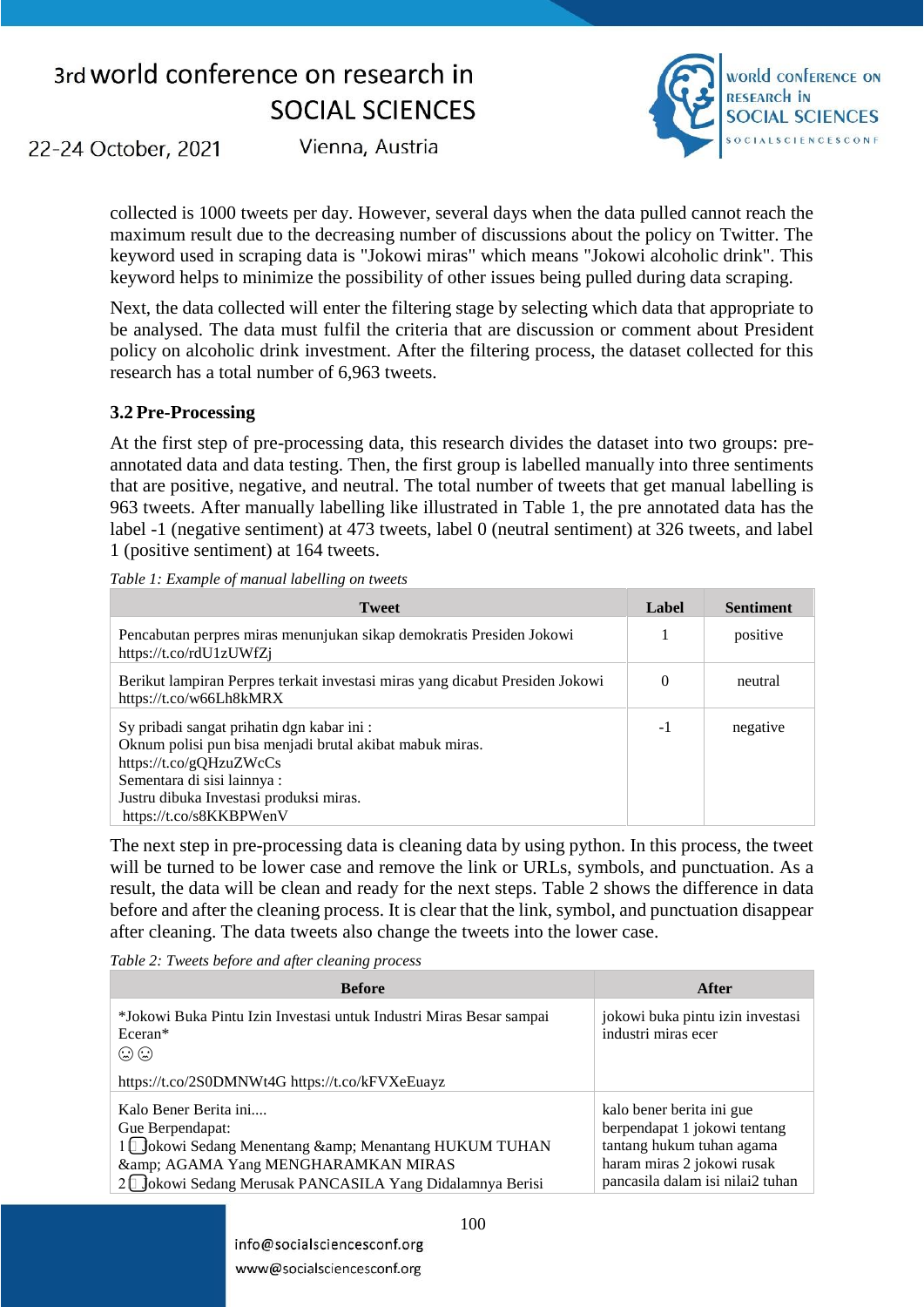22-24 October, 2021

Vienna, Austria



NILAI2 KETUHANAN, KEMANUSIAN & amp; KEHIDUPAN SOSIAL #TolakLegalisasiMiras #TolakLegalisasiMiras https://t.co/mG2YuP3ePm

kemanusian hidup sosial tolaklegalisasimiras tolaklegalisasimiras

After that, the data will be tokenized before applying the stop words removal. Tokenization is the process that segment the tweet into tokens by using word delimiters (Dandannavar, Mangalwede, & Desh, 2017). Since the tweet data using Bahasa Indonesia, this research loads the stop words Sastrawi library in python to remove useless words in Bahasa Indonesia. Looking at [Table 2,](#page-4-1) the word "yang" in point 2 of the second tweet in the before column disappears after the cleaning process. This example confirms that the Sastrawi library succeeds in removing useless words in Bahasa Indonesia. In addition, this research also eliminates the short words which have less than four characters. Lastly, the data will enter in the stemming process, which will turn the words into the roots, such as turn the words "connection", "connected", and "connecting" to be "connect" (Dandannavar, Mangalwede, & Desh, 2017). This process can be seen in [Table 2,](#page-4-1) which stems the word "merusak" into the root "rusak", and "menentang" into the root "tentang".

#### **3.3 Feature Extraction**

In the feature extraction stage, the data from pre-processing will be vectorized text by applying Term Frequency – Inverse Document Frequency (TF-IDF) weight. TF-IDF is word2vec based feature extraction process that gives the weight on the features based on how frequent the feature appears on a data or tweet, divided by the frequency of the features that appear in all datasets (all tweet) (Ferdiana, et al., 2019). In addition, TF-IDF itself consists of two terms that are term frequency (TF) and inverse document frequency (IDF). First, term frequency (TF) is used to identify the frequent terms that appear in a dataset by computing the frequency of the term "a" in a document then divided it with the total number of terms in the document (tfidf.com, n.d.). Meanwhile, inverse document frequency (IDF) is utilized to measure the importance of the term in a dataset by computing: log\_e (the total number of document/ the total number of the document which has the term an inside). By applying TF-IDF, the accuracy of the sentiment analysis model can be enhanced by giving different weights on each feature.

#### **3.4 Sentiment Analysis and Polarity classification**

A three-based method can be used in performing sentiment analysis: the Lexicon-based method, machine learning-based method, and the hybrid method (Dandannavar, Mangalwede, & Desh, 2017). However, this research utilizes a machine learning-based method by dividing the data set into two, a training data set and a test dataset. As mentioned in data pre-processing, there is 963 tweet that has manual labelling and treated as the training dataset. Meanwhile, the rest (6000 tweets) is treated as a test dataset. After the training dataset is pre-processed using the natural language processing (NLP) technique, this research uses a support vector machine to classify the tweets. The classification model has been successfully built and can be used to generate the testing dataset from this stage.

In order to test how to fit the prediction towards the testing dataset, [Table 3](#page-6-0) provides F1 scores on negative, positive, and neutral sentiment, and also the macro and weighted average and its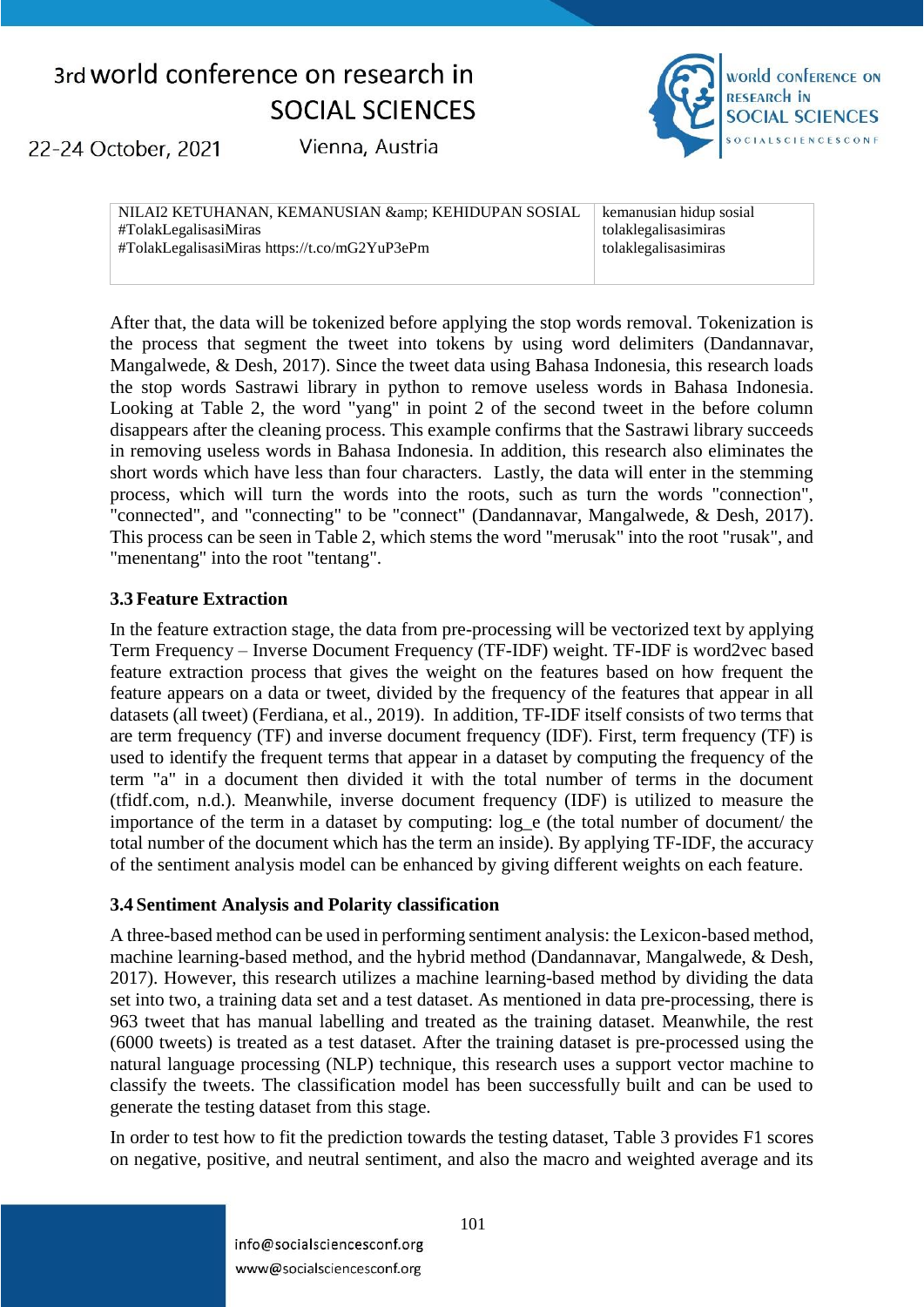

22-24 October, 2021

Vienna, Austria

accuracy. F1 score that is known as F measure, is used to measure the balancing towards the precision and the recall by using the following calculation (Brownlee, 2014 ):

F1 Score  $= 2^*((precision * recall)/(precision + recall))$ 

The best value of F1 score is if the result is close to or at 1 (as the maximum result), and if the value is at 0 (the worst result), it will be considered the failure result (scikit learn, n.d.). Because the dataset has a multi-label case, the F1 score average depends on the average parameter, including macro and weighted average. The average macro value is derived by calculating the metrics per label and finding the unweighted mean, while weighted average also calculates the same metrics but finds the average weighted (scikit learn, n.d.).

<span id="page-6-0"></span>

|            | Negative $(-1)$ | Neutral $(0)$ | Positive $(1)$ |     | Macro Avg   Weighted Avg | <b>Accuracy</b> |
|------------|-----------------|---------------|----------------|-----|--------------------------|-----------------|
| <b>SVM</b> | 75%             | 61%           | 46%            | 60% | 65%                      | 66%             |

The F1 score in [Table 3](#page-6-0) indicates that the data has a good value of the F1 score, especially on negative sentiment. Meanwhile, the positive sentiment has the lowest score at 46%. However, this score is still suitable to predict the rest dataset.

The next step is assigning the polarity from the data training classification model to the testing data. The range number of polarities are 1 (positive), 0 (neutral), and -1 (negative). After loading the rest data and predict the polarity, this research has the polarity for data testing as followed: label 1 with 441 tweets, label 0 with 1,640 tweets, and label -1 with 3,919 tweets

### **4. Result and discussion**

By combining training and testing datasets, this research has 6,963 tweets and will be visualized using the python and R programs. Firstly, this research will visualize the words that often appear on the tweets in a word cloud. The bigger size of words represents, the more frequently these words exist in the dataset. [Figure 3](#page-6-1) displays that "Jokowi" (Indonesia President), "miras" (alcoholic drink), "investasi" (investment), and "perpres" (President regulation) are the top four words that frequently appear on the tweets. These words illustrate the general topic of this issue which is related to the investment of alcoholic drink in president regulation

<span id="page-6-1"></span>*Figure 3: Word cloud of President policy on alcoholic drink investment*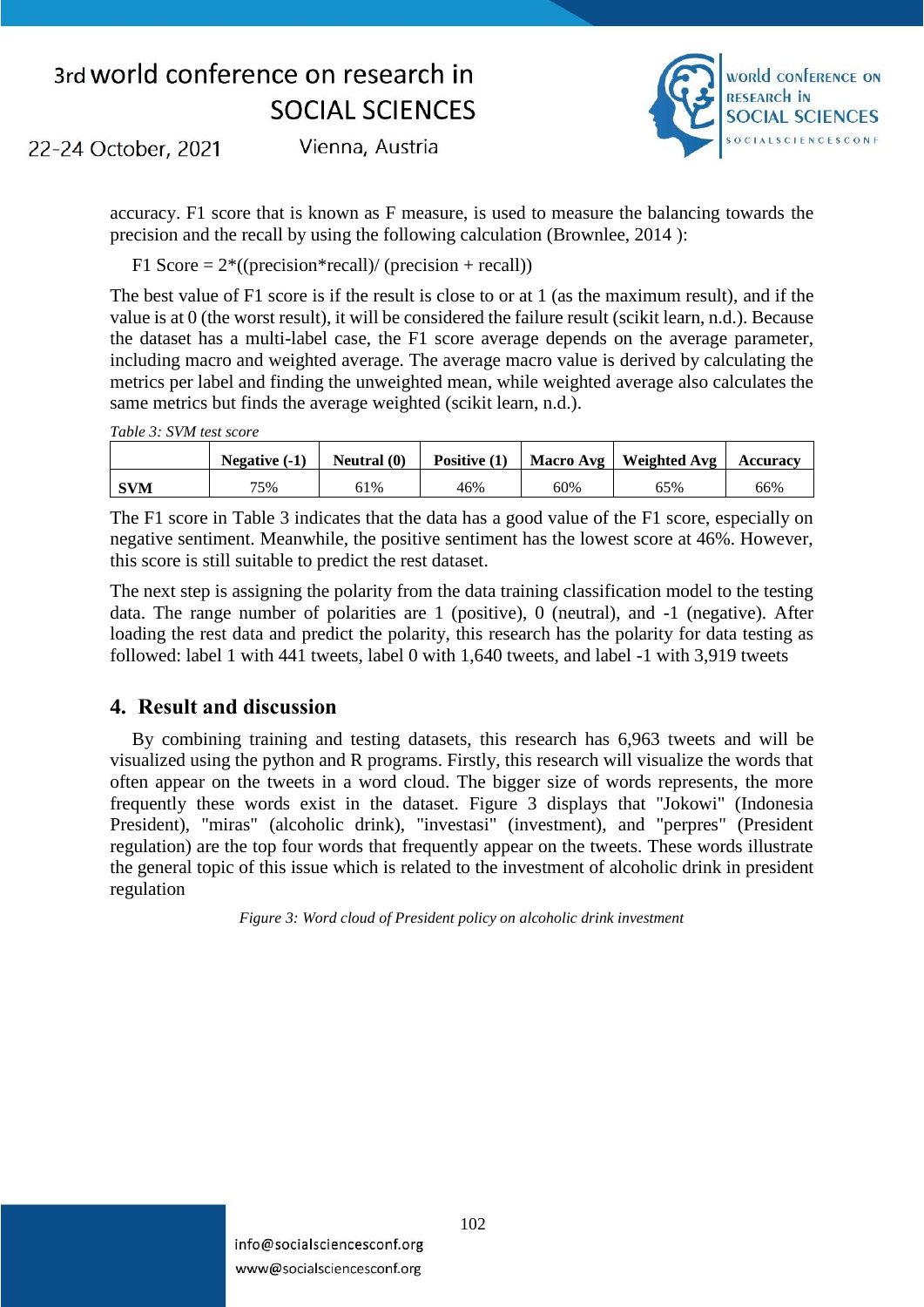Vienna, Austria



22-24 October, 2021

langsungberulang aktivitas memalukanmelanggar allah ngebet dampak tolaklegalisasimiras asingluarnegri makan uud45 senjata larang maksiat sentil bunuh yusuf muhammadiyah usul bubarin moral ngamuk hahih hukum anker keluar enembe bagus negara kasus nomor hai marufamin henti lukas pabrik perpres resmi ketua bebas perintah toko anak sindir papua batal istana biar lokal gaj waki desak tolak klarifikasi terbit bisnis penjara daerah untung jahat minum gantung legalisasi legal produk usaha warga putus pancas ngotot pintu ulama tembak masvarakat tingkat bijak didugaakan kerja  $\frac{1}{\pi}$ atur suara anggota industri senator fishin bayar bubar agama majelis mui provinsi ustadz izin presiden rakyat dagang boio arah salah gaduh bangsa cabut jual bahaya tengku t jual<br>masalah islam wapres ecer ancam issue produksi kerumun selamat aubernur saham kadrun tutup lampiran kaget malu timbang indonesia fijalan milik tolakinvestasimiras lindung e Joan<br>E hnurwahid<br>B iolakinvestas<br><sub>orang</sub> ideologi to kiyai asing tolakin vestasimiras kalajengking libat suami produkindonesia

Next, by providing the barplot in [Figure 4,](#page-7-0) it displays the high number of negative sentiments before revoking the policy. From February 25 to March 1, the public tends to produce negative comments on Twitter related to the alcoholic drink investment. It reflects that the public has low satisfaction with the President's policy. Moreover, from February 25 to 27, the positive sentiments are almost disappearing, with only 2 from 934 tweets, 5 from 955 tweets, and 7 from 979 tweets. Although the increasing number of positive sentiments showed in February 28 and March 1, the negative sentiment still dominated the public sentiment.

Compared to the trend after revoking the regulation, the decreasing number of negative sentiments is significantly seen day by day. This condition is in line with the decrease in tweets that discuss president regulation on alcoholic drink investment. However, it can be noticed that after repealing the policy, the number of positive sentiments increases significantly along with the decreasing number of negative sentiments. It indicates an appreciation from the public towards the President's decision, even though some people still have negative comments on this topic. After revoking, the discussion about alcoholic drink investment starts to be left. The public gives low attention to this issue, indicated by the total tweets on March 7 at 116 tweets.

<span id="page-7-0"></span>*Figure 4: Trend of sentiment analysis of President Regulation on alcoholic drink investment*

info@socialsciencesconf.org www@socialsciencesconf.org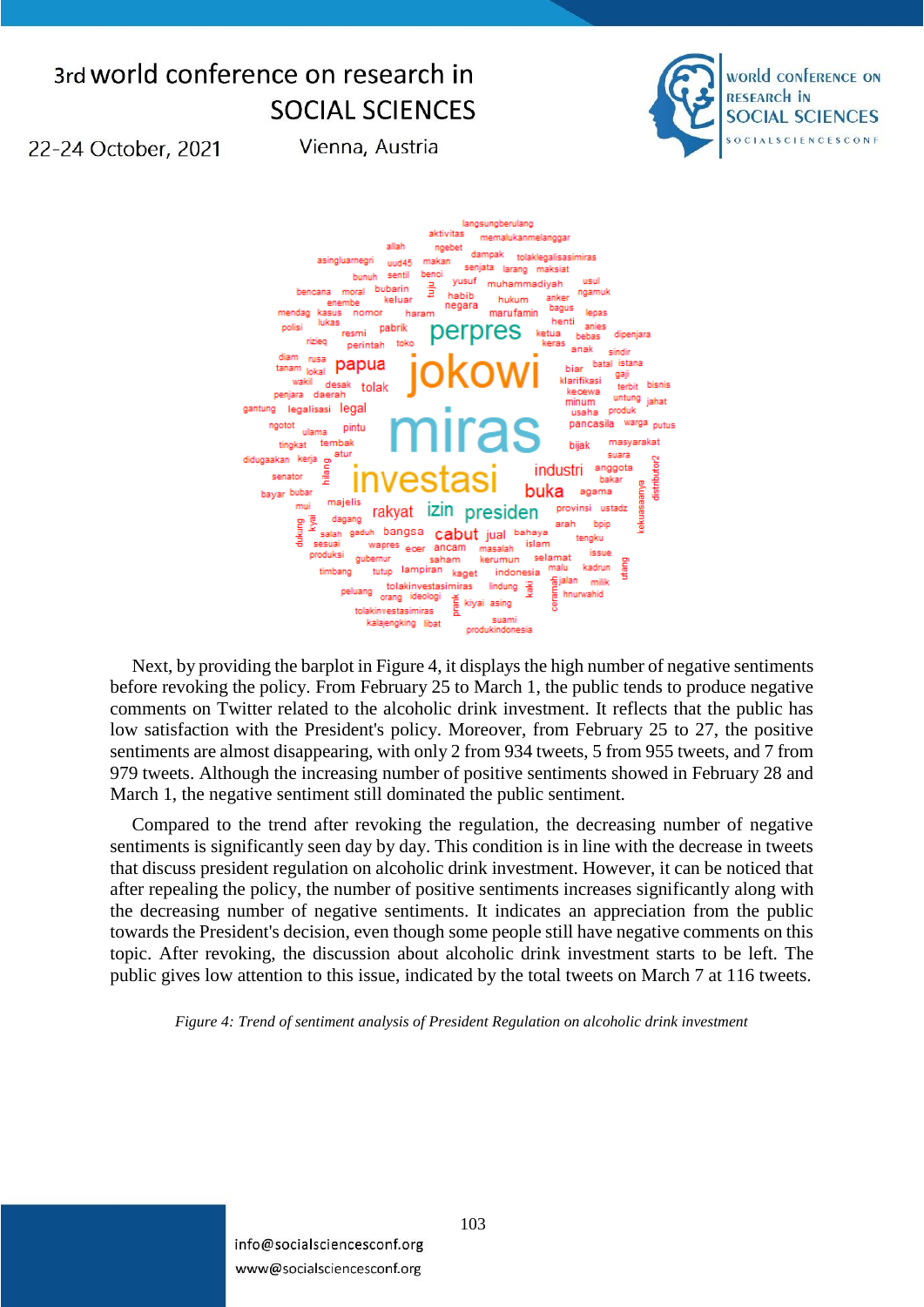

[Figure 5](#page-8-0) displays how close each word to other words in a dataset before the President revoke the regulation. The thicker line and the closer position reflect more frequent of the words mentioned with other words in a tweet. It can be seen that the word "Jokowi" is relate to the words "izin" (permit), "industri" (industry), "presiden" (president), "cabut" (revoke), "bubarin" (disperse), "desak" (urged), "legal"(legalize), "hilang"(lose), and "buka" (open). From these words, the discussion about Jokowi has a close relation to the decision taken by the President who gives permit/ legalize the investment of alcoholic drink. It also indicates that there is an urged from the public to revoke the regulation. It is also assumed that President has lost direction to decide a policy by publishing this regulation. Meanwhile, the term "perpres" (president regulation) close to the words "tolak" (reject), "cabut" (revoke), "rakyat" (society/ people), "Papua", "larang"(prohibit), "majelis" (refers to MUI). These relations explicitly illustrate that when they post a tweet about president regulation, they will also tend to discuss the rejection and revoking the rule. It also has close relation towards the rejection by the Papua government who stand to cons the President policy. It also mentioned MUI (Indonesian Council of Ulama) that should suggest the President revoke the rule due to alcoholic drink is prohibited in Islam. A non-ministry government agency directly responsible to the Indonesian President called BPS -Statistic Indonesia reported that in 2017, the percentage of Indonesians who adhere to Islam reached 97.76% (BPS Statistic Indonesia, 2020). Therefore, the MUI, as representative of Islamic ulama, played an important role in considering the government policy.

*Figure 5: Words relation before revoking the regulation*

<span id="page-8-0"></span>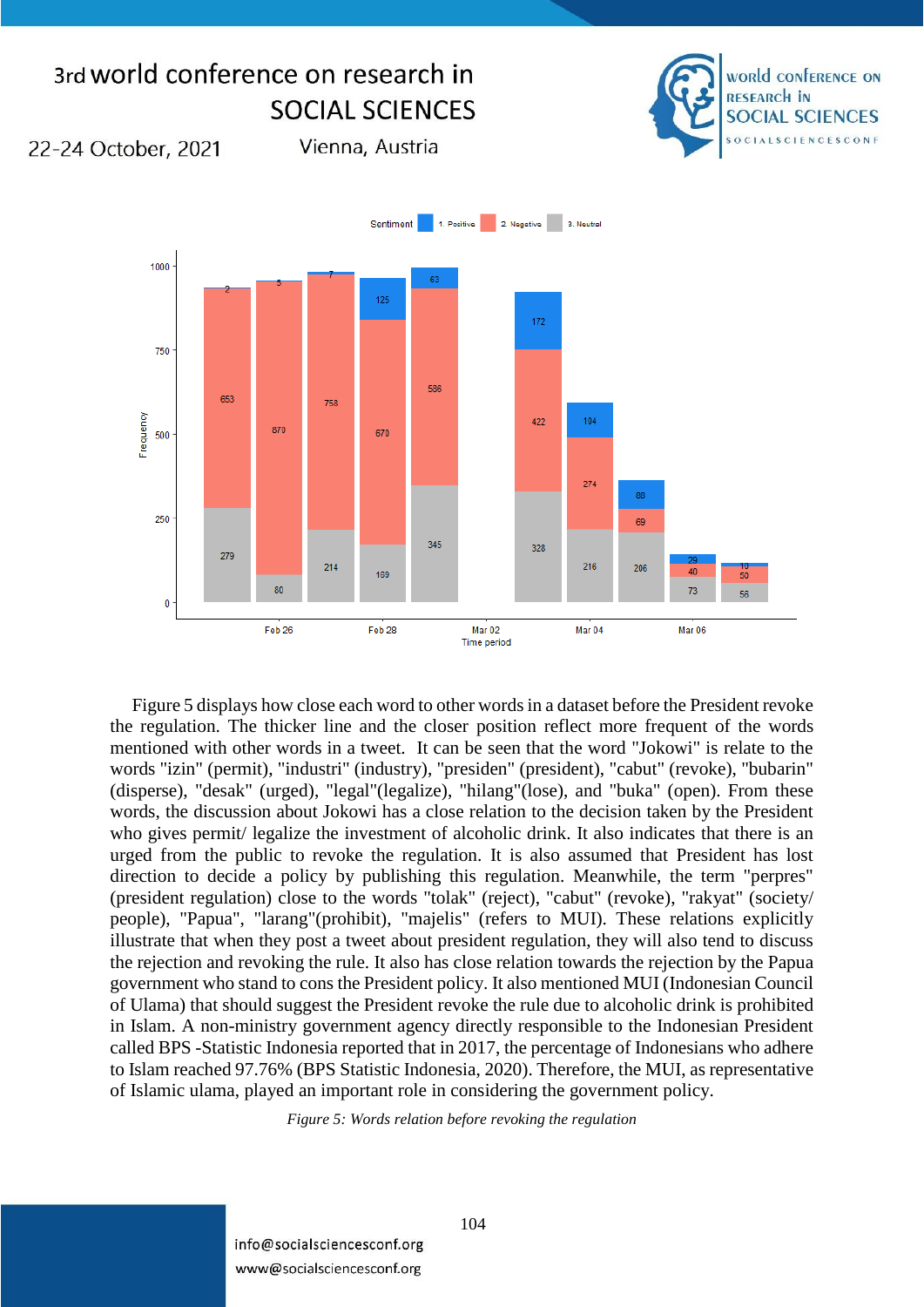#### 3rd world conference on research in world conference on **RESEARCH IN SOCIAL SCIENCES SOCIAL SCIENCES** 22-24 October, 2021 Vienna, Austria beliau minum bubarin desak keras majelis legal larang jokowi/ papua , muhammadiyah cabut presiden izin hilang perpres industri tolak pintu bangsa rakyat buka **bijak** investasi ketua ancam ecer kait miras jual bakar perintah provinsi toko ∖tengku daerah <u>lin</u>dung maruf bahaya amin henti tembak<br>tembak warga

[Figure 6](#page-10-0) shows the relation of the words after the President revoke the regulation. The words which relate to "Jokowi" has been changed including "alih" (diversion), "issue", "kerumunan"(the crowd), "kasus" (case), "nyata" (refers to evidently), "pancasila" (national ideology), "UUD 45" (national constitution), "keluar" (refers to publish) and "izin" (permit). These words show that after revoking the rule, the public tends to discuss that the publishing of alcoholic drink investment is related to the national ideology and constitution and issue diversion. Interestingly, this issue is relate to the long line which relates to the words "langgar" (breaking), "jual" (sell), Anies (the name of Jakarta governor), "nikmat" (enjoy), "milyaran" (billions), "anker" (merk of an alcoholic drink). The public assumed that the President intentionally publishes this regulation to lead public attention towards alcoholic investment in Jakarta. The public also discusses the Jakarta governor, which enjoys the billions of rupiahs of profit taken from the alcoholic drink. Next, the words "perpres" (president regulation) also relates some words that did not appear before revoking the rule, including "gaduh" (commotion), "tuju" (goals), "bayar" (pay), "utang" (debt), "klarifikasi" (clarification), "benci" (hate), and "wapres" (vice president). These words relate to the discussion about President's clarification who hate foreign products but allow foreign investment on alcoholic drink. It also relates to the clarification about the involvement of the vice president in drafting the regulation. This policy is also perceived to trigger commotion in society and relate to the national debt that must be paid.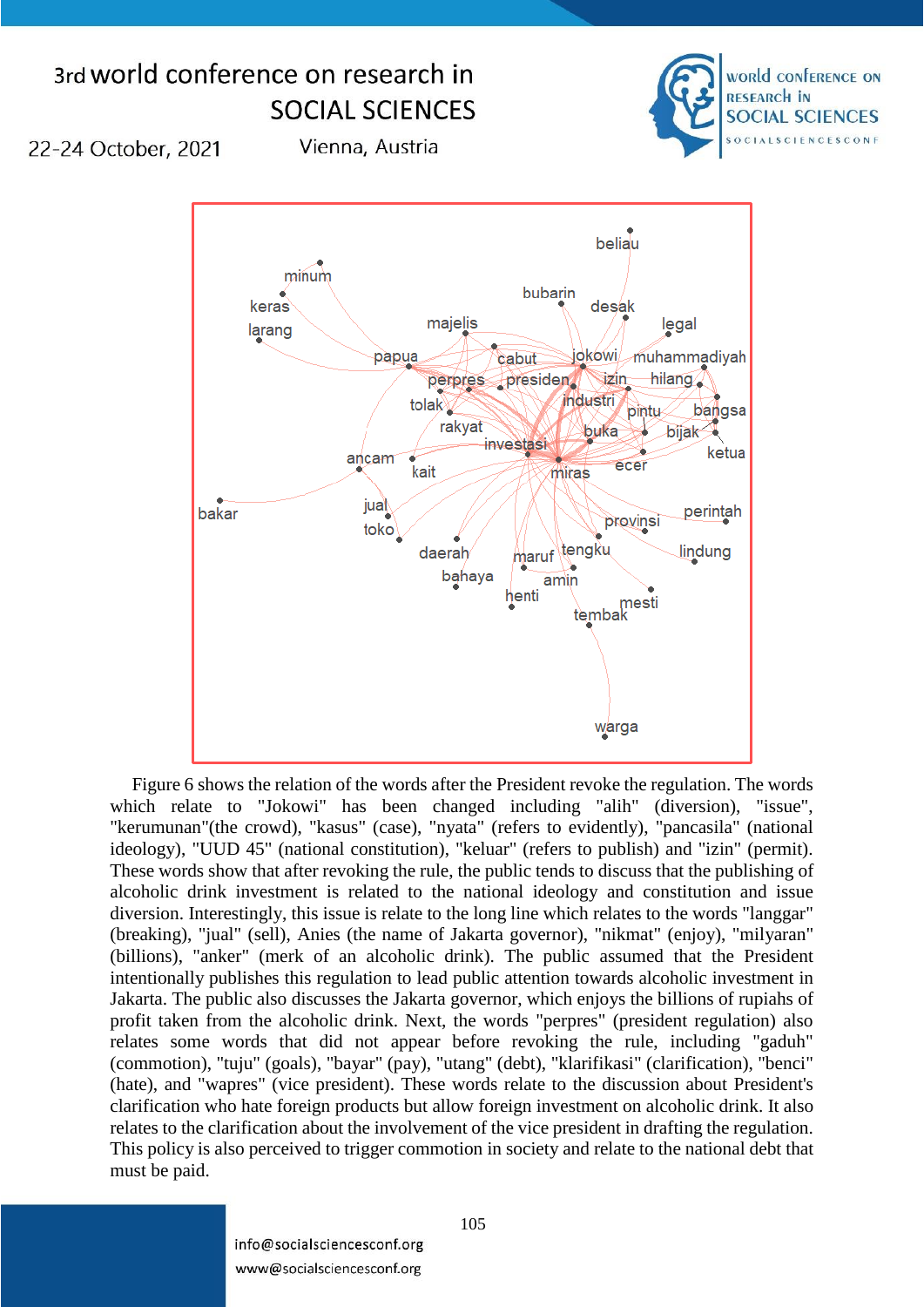

22-24 October, 2021

Vienna, Austria

<span id="page-10-0"></span>

From the word's relation before and after revoking, it can be seen that negative sentiment still has a significant portion in this topic. However, the repealing of the rule succeeds in reducing public upheaval. It indicates by the decreasing number of people who discuss this regulation.

### **5. Conclusion**

This research discusses the President's regulation on alcoholic drink investment 5 days before and after revoking. The data was collected from Twitter API and processed using the NLP technique and using SVM in the classification process. The total number of tweets that are used in this research is 6,963 tweets.

Evaluating policy becomes crucial things to determine whether the policy will succeed or not. By using sentiment analysis, this research finds that Jokowi's policy on alcoholic investment was not successful. From the result and discussion, it is found that this topic is more to gain contra from the public. It can be seen from the negative comment that dominates the

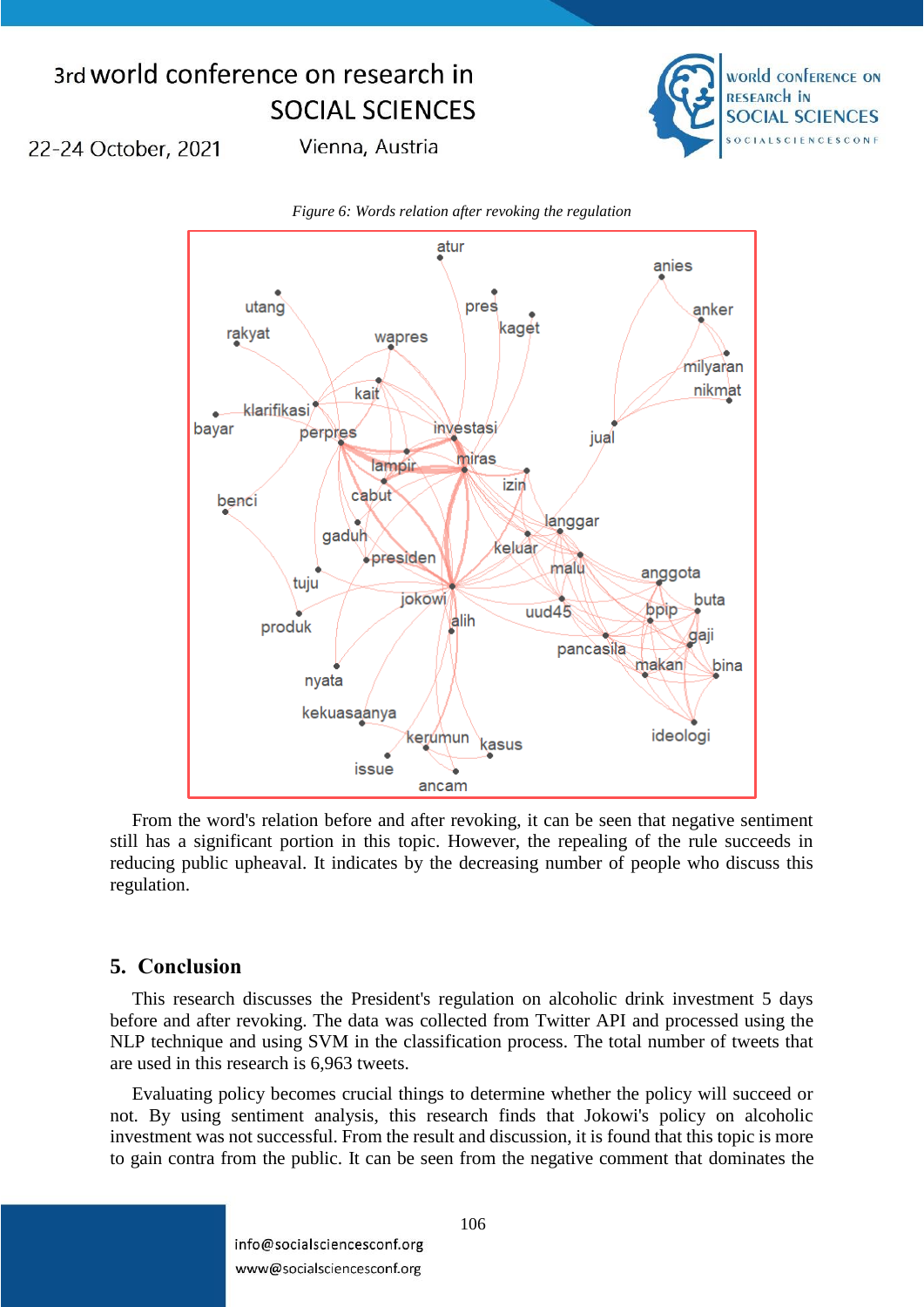22-24 October, 2021

Vienna, Austria



trend during the research period. However, the decision to revoke the rule is the right choice. This is evidenced by the decreasing rejection and negative comments on public tweets.

Recommendation

This research has several recommendations that need to be enhanced in the next study. First, the number of tweets can be added by collecting the data within the last 7 days. Second, improving F1 score by increasing the proportion of the training dataset. By having more tweets, it is expected to get the result that more representative of public sentiment. Meanwhile, having a better value in F1 score will improve the fitting predict towards the testing data and help gain better analysis.

### **References**

(n.d.). Retrieved from tfidf.com: http://www.tfidf.com/

BPS Statistic Indonesia. (2020). Retrieved from Badan Pusat Statistik: https://bps.go.id/

- Brownlee, J. (2014 , March 21). *Classification Accuracy is Not Enough: More Performance Measures You Can Use*. Retrieved from Machine Learning Mastery: https://machinelearningmastery.com/classification-accuracy-is-not-enough-moreperformance-measures-you-canuse/#:~:text=The%20F1%20Score%20is%20the,0%2B0)%20or%200.
- Charalabidis, Y., Maragoudakis, M., & Loukis, E. (2015). Opinion Mining and Sentiment Analysis in Policy Formulation Initiatives: The EU-Community Approach. *International Federation for Information Processing* , 147-160.
- Dandannavar, P., Mangalwede, S., & Desh, S. (2017). A Proposed Framework for Evaluating the Performance of Government Initiatives Through Sentiment Analysis. *Cognitive Informatics and Soft Computing* (pp. 321-330). Singapore: Springer.
- Ferdiana, R., Jatmiko, F., Purwanti, D. D., Ayu, A., & Dicka, W. (2019). Dataset Indonesia untuk Analisis Sentimen. *JNTETI*, 334-339.
- Muthiariny, D., & Afifa, L. (2021, March 2). *Jokowi Revokes Policy on Alcoholic Drink Investment*. Retrieved from Tempo.co: https://en.tempo.co/read/1437979/jokowirevokes-policy-on-alcoholic-drink-investment
- Santoso, Y. I. (2021, February 24). *Jokowi buka pintu izin investasi untuk industri miras besar sampai eceran*. Retrieved from Kontan.co.id: https://nasional.kontan.co.id/news/jokowi-buka-pintu-izin-investasi-untuk-industrimiras-besar-sampai-eceran
- scikit learn. (n.d.). *sklearn.metrics.f1\_score*. Retrieved from scikit learn: https://scikitlearn.org/stable/modules/generated/sklearn.metrics.f1\_score.html
- scikit-learn. (n.d.). *SVM*. Retrieved from scikit-learn.org: https://scikitlearn.org/stable/modules/svm.html
- Sukma, E., Hidayanto , A., Pandesenda, A., Yahya, A., Widharto, P., & Rahardja, U. (2020). Sentiment Analysis of the New Indonesian Government Policy (Omnibus Law) on